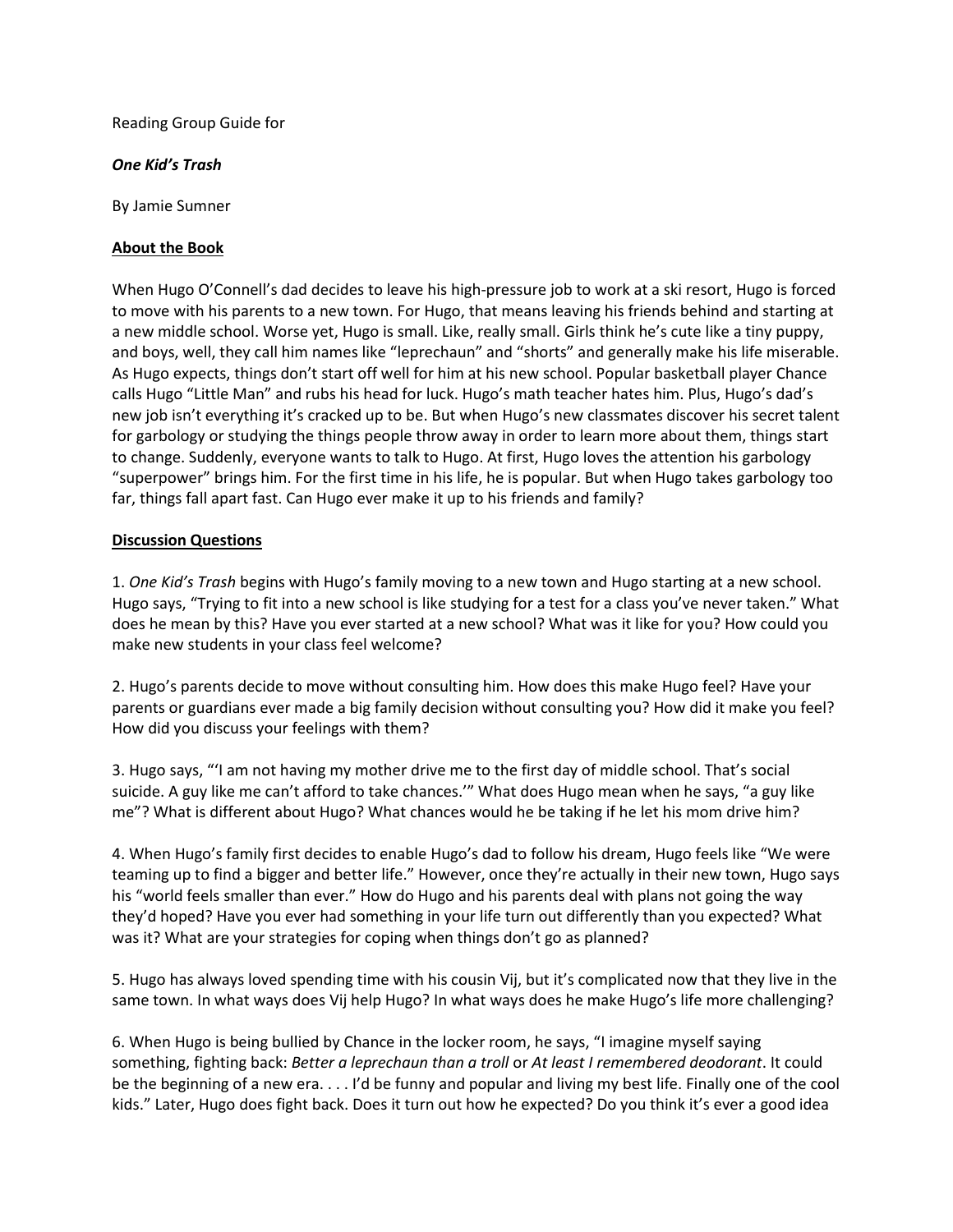to turn the tables on someone who is picking on you? What do you think is the best way to handle a bully?

7. How would you define bullying? Why do you think some kids bully other kids? Why do you think Chance bullies Hugo? What can you do if you see someone being bullied?

8. Do you think grown-ups do enough to stop bullying? Is there anything you wish they did more or less of? What about the other kids at your school? Why do you think so many people don't say anything when they see a kid being bullied? What advice would you have for someone in Hugo's situation?

9. What did you learn about garbology in this book? Had you heard of it before you read *One Kid's Trash*? What aspects would you like to learn more about?

10. When Vij first tries to get Hugo to do garbology readings for other kids, Hugo resists. Why doesn't he want to do this? Why does he eventually give in? Once Hugo starts sharing garbology with his classmates, how does it make him feel?

11. Vij calls Hugo's ability to "read" people's trash his "superpower." Do you have a secret superpower? If so, what is it? What superpower would you want to have if you could have any?

12. After his garbology readings get him invited to the popular kids' lunch table, Hugo says, "I'm getting exactly what I never thought was possible—a seat at the cool table. So why do I feel smaller than ever?" What does Hugo mean by feeling "smaller than ever"? Why do you think he's feeling like this?

13. Why do you think Hugo wants so badly to be popular? What does he discover once he gets there? What makes kids popular in your school? Why do you think kids care so much about popularity?

14. Hugo's mom says, "'Your trash says a lot about you, Hugo—what you value, what you think is worth saving and what's not.'" Do you agree or disagree that someone's trash can say a lot about them? What would someone learn about you and your family if they were to go through your trash?

15. After breaking into Chance's locker to look at his garbage, Hugo says the information he learned "swirls in my brain like a tornado of badness, or possibly goodness, depending on how you want to look at it." What does he mean by this? Have you ever had a similar feeling? Explain your answers.

16. Why does Hugo decide to use his garbology knowledge to create a crossword puzzle about Chance for the newsletter? Were you surprised that he did this? Do you think it was a good decision? Does he feel the way he thought he would after?

17. Immediately after publishing the crossword puzzle, Hugo regrets it. Have you ever made a decision that you immediately regretted? Did it hurt someone? What did you do to make it up to that person?

18. Why do you think Hugo's mom worries so much about him? Why does Hugo feel the need to protect her by making sure she never finds out about Chance picking on him? Do you ever feel like this with your parents or other family members?

19. After hurting his mom's feelings, Hugo notes, "Sorry is much harder to say than to think." Why do you think it can be so hard to say we're sorry? Who does Hugo have to apologize to in the book? How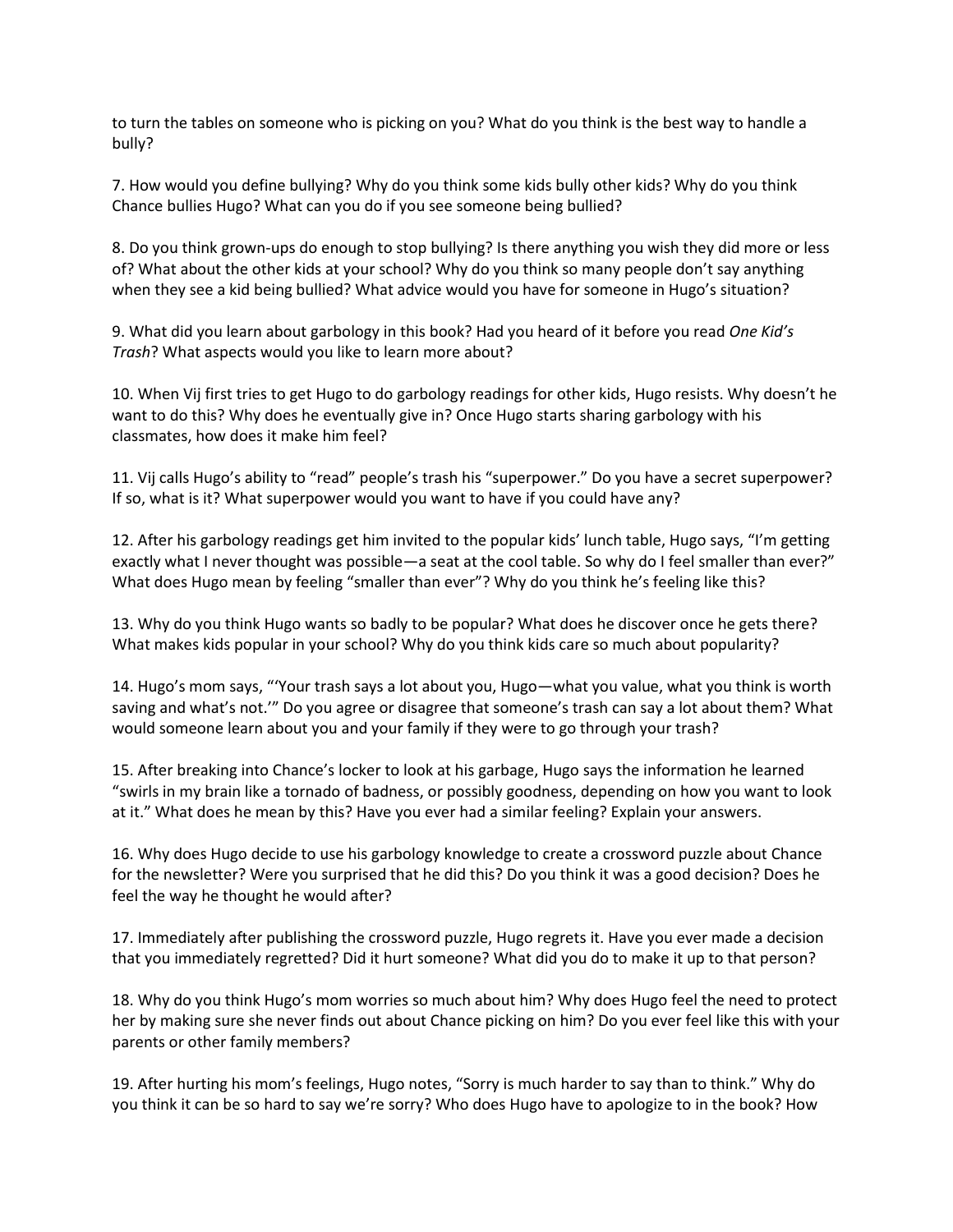does he find the strength to do it?

20. At the end of the book, Hugo has an idea to decorate his new school for the holidays with people's donated garbage. Why does he do this? How does it make him feel?

## **Extension Activities**

1. In *One Kid's Trash*, Hugo calls himself a garbologist. He says that garbology "is the study of people's trash to learn more about them." Did you know that garbology is a real branch of sociology, which is the study of groups and societies? Use the internet to research garbology. Then write a short essay that explains what it is and why it's important. Consider the following questions:

What exactly is garbology?

Who came up with the word, and why?

How is garbology used in the real world?

Create a poster to go along with your report. Consider including examples of discarded items and what they can tell you about a person or society. As a bonus activity, you can try to "read" someone's garbage the way Hugo does in the book. Be sure to ask their permission and check with your parents or guardians first!

2. At the end of *One Kid's Trash*, Hugo and his friends use donated garbage to decorate their school for the holidays. They make wreaths, menorahs, garlands, and more out of items that would otherwise be thrown away. This kind of repurposing of things that would otherwise be thrown away is called "upcycling." Look for things you can upcycle in your own life, such as paper, old clothes, or scrap metal. Use these items to make something new. For example, you can turn an old T-shirt into a pillow, use discarded newspaper to create a chain of origami cranes, or turn discarded tin cans into painted flowerpots. Or maybe you have another great idea for turning trash into treasure!

3. Hugo and his friends create a newsletter called the Paw Print. It includes stories and pictures about interesting and important things happening at their school. Create a newsletter about your own school, household, or community. What will you call your newsletter? What interesting things are happening in your community that you could include? Who would you interview? If you'd like, you can print out your newsletter and distribute it to friends and family.

4. Hugo is bullied at both of his schools. However, he also does something to Chance that most people would call bullying. Research bullying and then create a poster or video to teach your classmates what you've learned and what kids like you can do to prevent this behavior. Try to answer the following questions:

What is bullying?

How do you recognize bullying behavior?

What should you do if you are being bullied, or if you see someone else being bullied?